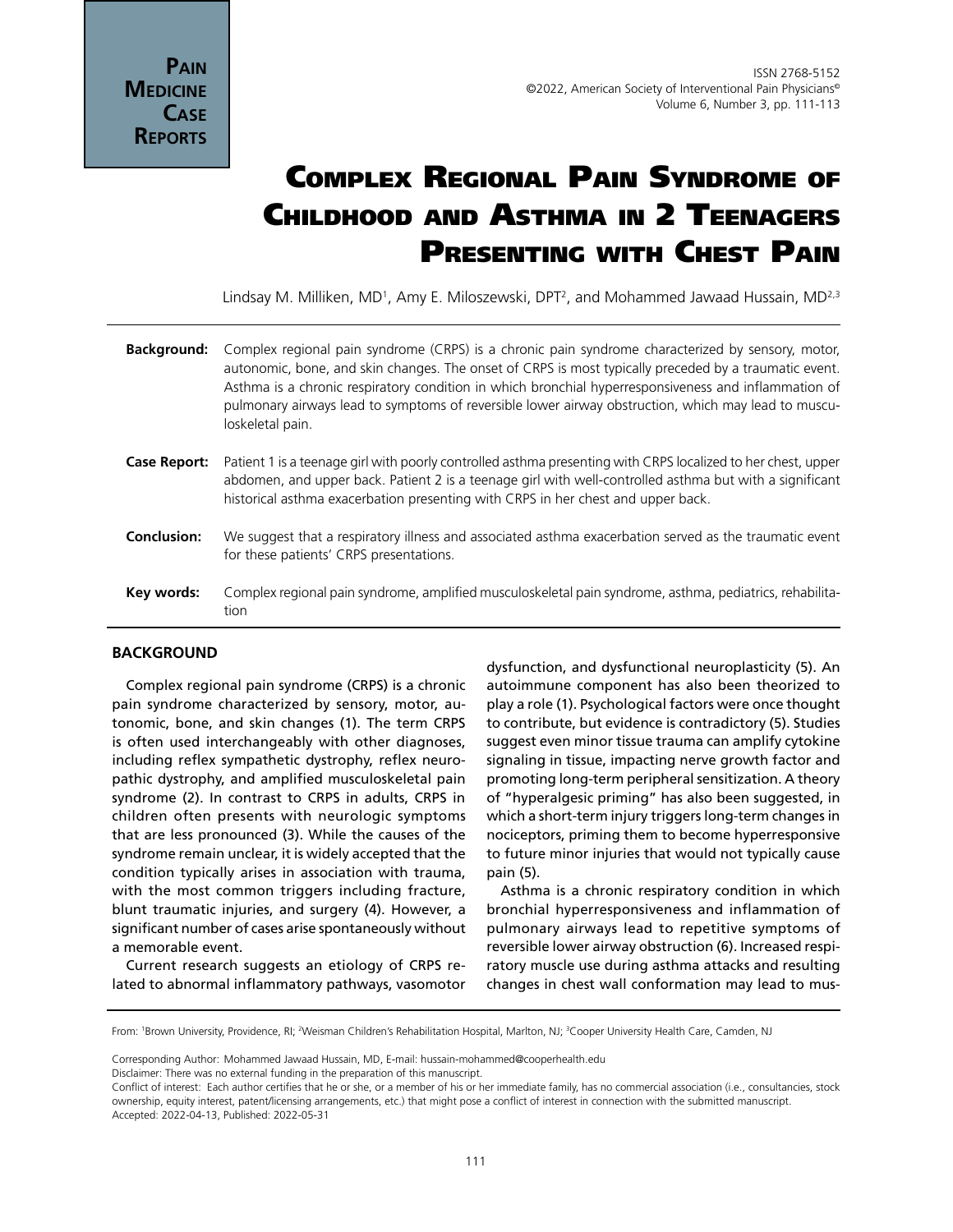culoskeletal chronic pain in asthmatic patients (7). An association between CRPS and asthma has previously been suggested in the literature, thought to be due to a shared mediation by neurogenic inflammation (8,9). However, to our knowledge there have been no published reports of patients in which asthma served as a trigger of their CRPS. We present 2 cases of CRPS of childhood presenting as intercostal chest and thoracic pain in patients with a history of asthma.

### **Patient 1**

The patient is a 17-year-old girl with a past medical history of asthma and dysmenorrhea who presented with worsening chest and back pain present for 20 months. There was no obvious antecedent or trauma related to the pain. The pain had been worsening in severity and at time of presentation was 7 of 10 in severity on the Numeric Rating Scale for pain at baseline and "20 out of 10" pain, per patient report, during a flare. She had missed a significant amount of school due to the pain in the previous academic year, and in the current academic year her attendance was so poor that her guidance counselor recommended dropping her advanced placement classes and taking online classes at a local community college instead. The pain had led to 2 emergency room visits in a 2-week timespan, at which time she was prescribed oxycodone-acetaminophen to manage the pain. The patient had also previously tried ibuprofen 800 mg for the pain, which provided no relief. She had seen a pulmonologist for the pain, who determined it was not respiratory in nature and recommended mental health counseling.

The patient's asthma was diagnosed several years before and was significant enough to interfere with sports participation despite use of a rescue inhaler. She experienced lightheadedness when on inhaled corticosteroids and inhaled corticosteroid plus long-acting beta-agonist combination (ICS/LABA) combinations. She also reported a nonspecific sensation of unease when taking montelukast. Her asthma had been managed with yearly acupuncture, which her mother reported decreased symptoms. She also had a history of significant dysmenorrhea which caused her to miss 2 school days every menstrual cycle.

On exam, the patient was in significant distress but experienced no respiratory distress. She was unable to take deep breaths due to the pain and there was allodynia with palpation of the lower anterior chest and upper abdomen as well as the back in a bandlike distribution around T6. No color changes or bruising were observed. Magnetic resonance imaging of the back revealed no skeletal abnormalities. Due to allodynia, including a regional distribution as opposed to a specific nerve distribution, and lack of pulmonary or spinal pathology, this patient was diagnosed with CRPS of childhood.

The patient was referred to outpatient physical therapy and psychological counseling and prescribed montelukast for her asthma and pyridoxine for her dysmenorrhea. Oxycodone-acetaminophen was discontinued and naproxen was started for pain management. The patient was able to find a physical therapist who was familiar with CRPS, who recommended a regime of daily activity that incorporated yoga. At that time, her mother also enlisted several complementary therapies to assist with pain, including hypnotherapy, guided meditation, and vitamin C supplementation. At one month's follow-up, she was able to engage in normal physical activity and began dance again. She noted an increase in pain if she missed one to 2 days of her daily yoga regimen. Over the following months, she experienced occasional flare-ups of her musculoskeletal pain associated with asthma exacerbations. At 5 months after her initial presentation, her CRPS of childhood was well controlled with her yoga regime, and dysmenorrhea was improved with 200 mg pyridoxine. She is being followed by pediatric pulmonology, who have her on inhaled ipratropium and albuterol as needed for asthma exacerbations.

# **Patient 2**

The second patient is a 17-year-old girl with a past medical history of asthma and hypovitaminosis D who initially developed chest wall pain and thoracic back pain, which was ultimately diagnosed as amplified musculoskeletal pain syndrome prior to presentation to our care. The patient described her pain as "burning" in her anterior chest and "dull" in her thoracic chest, with a severity of 4 of 10 at rest and 7 of 10 with normal activities. Over a period of 3 years, the patient had 2 significant pain exacerbations, one of which followed a diagnosis of atypical pneumonia in which a chest computed tomography scan showed a linear streak, possibly consistent with a historically undiagnosed pneumonia. The second exacerbation had no obvious trigger. She was successfully treated with outpatient physical therapy following her initial presentation and after her first exacerbation. However, outpatient physical therapy